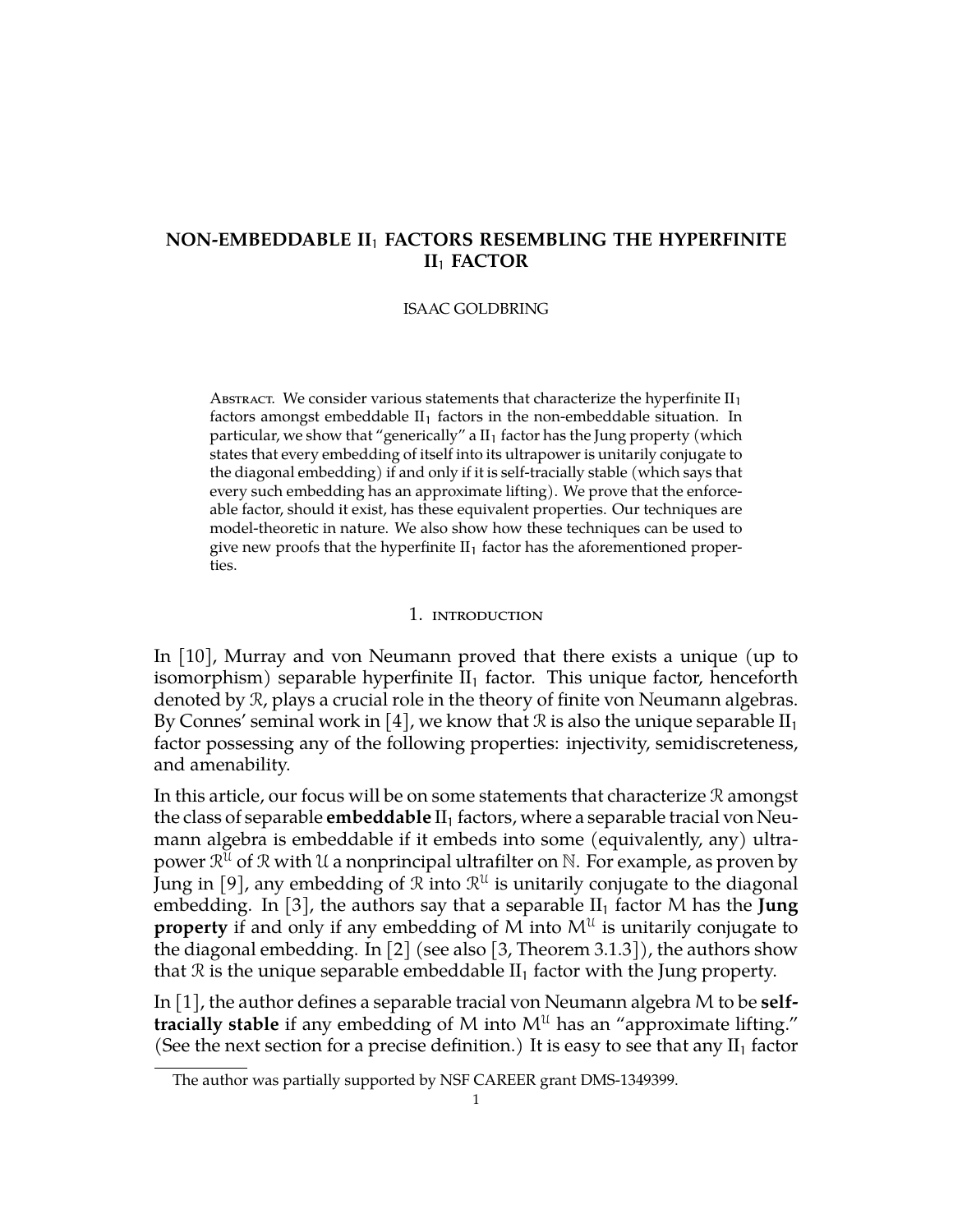with the Jung property is self-tracially stable (see [\[3,](#page-6-0) Proposition 3.3.14] for a proof). It follows that  $\mathcal R$  is self-tracially stable. The fact that  $\mathcal R$  is the unique separable embeddable self-tracially stable  $II_1$  factor is the content of [\[2,](#page-6-1) Theorem 2.4].

Recall that the **Connes Embedding Problem** (CEP) asks whether or not ev-ery separable<sup>[1](#page-1-0)</sup> tracial von Neumann algebra is embeddable. As announced in the recent landmark paper [\[8\]](#page-7-3), the Connes Embedding Problem has a negative answer. It thus makes sense to ask whether or not there are separable nonembeddable  $II_1$  factors that have the Jung property or are self-tracially stable. (See [\[3,](#page-6-0) Question 3.3.12] and [\[1,](#page-6-2) Question 1.8] respectively.) <sup>[2](#page-1-1)</sup>

Our first main result is that "generically" these are the same question. To explain this, recall that a tracial von Neumann algebra M is **existentially closed** (or e.c. for short) if: whenever M is contained in the tracial von Neumann algebra N, then there is an embedding of N into  $\mathsf{M}^{\mathfrak{U}}$  that restricts to the diagonal embedding of M. $^3$  $^3$  The notion of e.c. tracial von Neumann algebras comes from model theory and has proven useful in applications of model theory to operator algebras. Much is known about the class of e.c. tracial von Neumann algebras: they must be McDuff  $II_1$  factors with only approximately inner automorphisms (see [\[5\]](#page-7-4) for more on this class). The generic separable tracial von Neumann algebra is e.c. in the sense that in a natural Polish topology on the space of separable tracial von Neumann algebras, the e.c. algebras form a comeager set. The notion of e.c. factor can be relativized to the class of embeddable factors, in which case  $\Re$  is an e.c. embeddable factor.  $\frac{4}{3}$  $\frac{4}{3}$  $\frac{4}{3}$ 

We show the following:

**Theorem 1.** *If* M *is a separable e.c. factor, then any embedding of* M *into itself is approximately inner.*

From this theorem, it follows fairly quickly that if M is separable, e.c., and selftracially stable, then M has the Jung property; see Proposition 6 below. In connection with the previous theorem, it is worth noting that recently Popa and

<span id="page-1-1"></span><span id="page-1-0"></span><sup>&</sup>lt;sup>1</sup>Separability is not an issue here if one allows ultrafilters over larger index sets.

<sup>&</sup>lt;sup>2</sup>We should mention that in [\[3,](#page-6-0) Theorem 3.2.5] it was shown that R is the unique separable embeddable II<sub>1</sub> factor with the **generalized Jung property**, meaning that any two embeddings of itself into its ultrapower are conjugate by some (not necessarily inner) automorphism of the ultrapower; [\[3,](#page-6-0) Theorem 3.3.1] shows that there are non-embeddable factors with this property.

<span id="page-1-2"></span><sup>&</sup>lt;sup>3</sup>Again, this definition makes sense for not necessarily separable factors using ultrfilters on larger index sets. Alternatively, one can give a purely syntactical, model-theoretic, definition which makes it clear that density character is irrelevant.

<span id="page-1-3"></span><sup>&</sup>lt;sup>4</sup>This follows immediately from the fact that  $\Re$  has the Jung property, but we will discuss another proof at the end of this paper.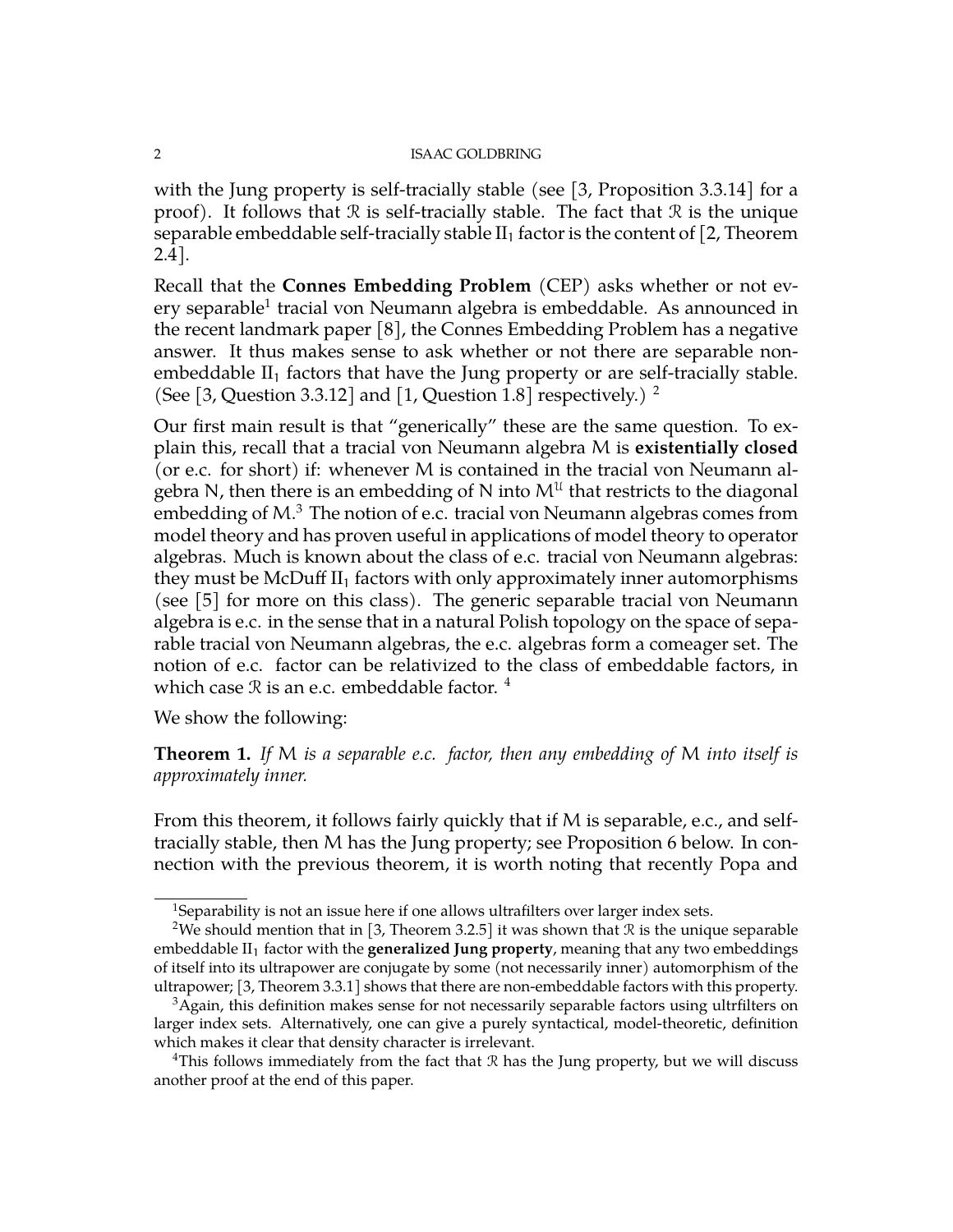Vaes constructed a family of examples of embeddable factors all of whose endomorphisms are approximately inner [\[11,](#page-7-5) Theorem D].

We next turn to two model theoretic characterizations of  $R$  amongst embeddable factors. We call an e.c. (embeddable) factor **enforceable** if it embeds into all other e.c. (embeddable) factors.<sup>[5](#page-2-0)</sup> Should the enforceable (embeddable) factor exist, it is automatically unique. In [\[7,](#page-7-6) Theorems 5.1 and 5.2], it is shown that R is the enforceable embeddable factor and that the CEP is equivalent to R being the enforceable factor. Due to the negative solution of the CEP, we see that R is not the enforceable factor. This does not, however, preclude the existence of the enforceable factor. We view the problem of the existence of the enforceable factor to be one of the central problems in the model theory of  $II_1$  factors, for if the enforceable factor exists, then it is a canonical object deserving of further study, whereas any proof that it does not exist yields a stronger refutation of CEP.

In this paper, we prove:

## **Theorem 2.** *If the enforceable factor exists, then it has the Jung property.*

It is worth noting that by [\[6,](#page-7-7) Theorem 2.14], if M is a  $II_1$  factor with the Jung property and M is **elementarily equivalent** to M  $\otimes$  M, then M  $\cong \mathbb{R}^6$  $\cong \mathbb{R}^6$  Consequently, if the enforceable factor  $\mathcal E$  exists, then we have that  $\mathcal E$  is not elementarily equivalent to  $\mathcal{E} \otimes \mathcal{E}.^7$  $\mathcal{E} \otimes \mathcal{E}.^7$ 

Our final result concerns the **finite forcing companion**. A **finitely generic factor** is a particular kind of e.c.  $II_1$  factor with the generalized Jung property. (See [\[7,](#page-7-6) Definition 5.3] for a precise definition. Alternatively, [7, Propsition 3.10] presents a more workable version of the notion.) These factors always exist and any two of them are elementarily equivalent; the common first-order theory of the finitely generic factors is known as the finite forcing companion, denoted  $\mathsf{T}^{\mathsf{f}}.$ In the embeddable situation,  $\Re$  is a finitely generic embeddable factor (see [\[7,](#page-7-6) Corollary 3.14]), whence the finite forcing companion is simply the complete

<span id="page-2-0"></span> $5$ This is not the original definition given in [\[7\]](#page-7-6), but is equivalent by the results in Section 6 of that paper.

<span id="page-2-1"></span> $6$ Here, two II<sub>1</sub> factors are elementarily equivalent if they have the same first-order theory. By the Keisler-Shelah Theorem, we can equivalently say that they have isomorphic ultrapowers. The reference [\[6\]](#page-7-7) actually only deals with strongly self-absoring  $C^*$ -algebras, but the proof there implies the result that we mention above.

<span id="page-2-2"></span>By the work in [\[7,](#page-7-6) Remark 5.8], the failure of CEP already implies that  $\mathcal{E}$ , should it exist, could not be isomorphic to  $\mathcal{E} \otimes \mathcal{E}$ .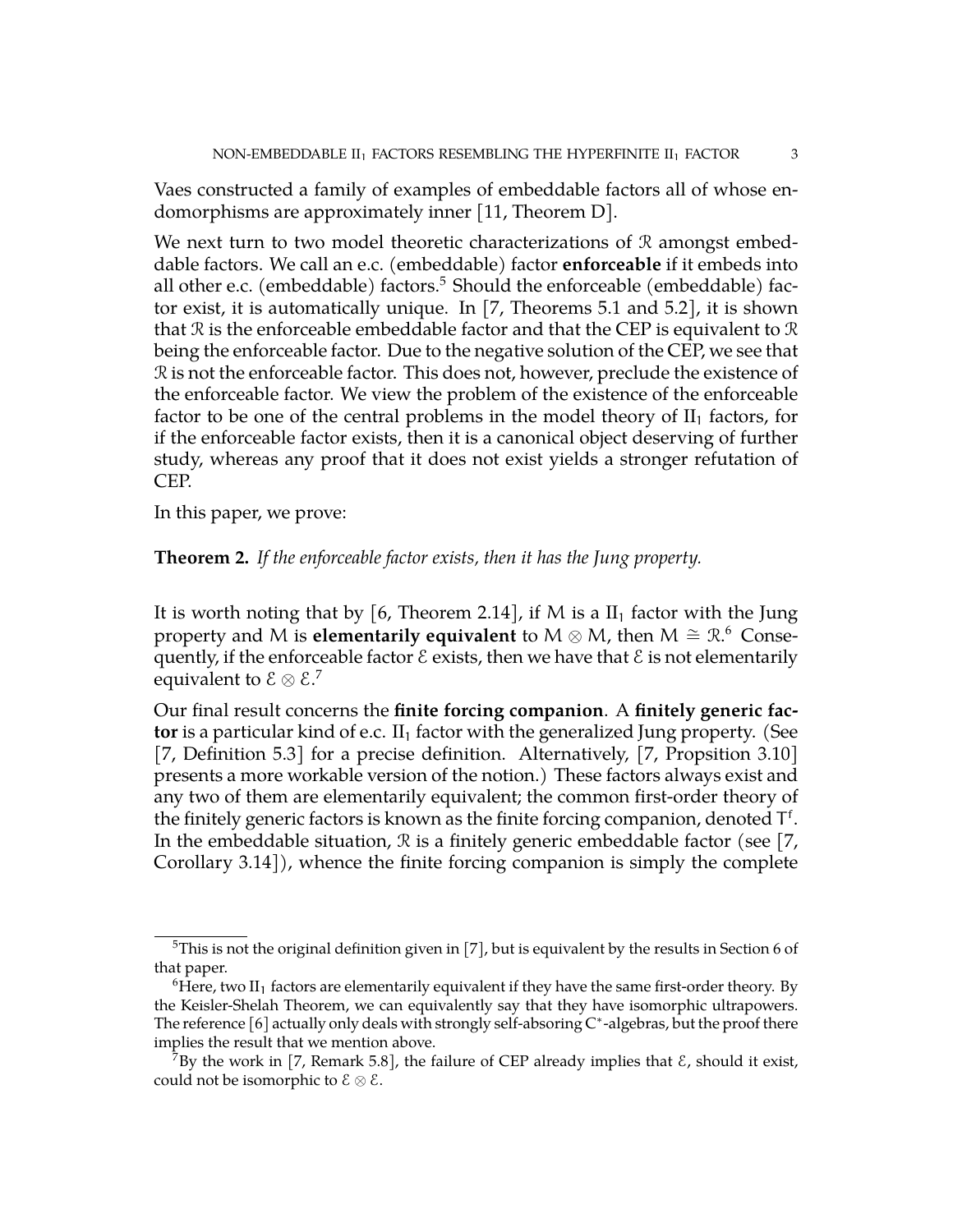theory of R. Since R embeds in any model of its theory (due to the axiomatizability of being McDuff), the fact that R has the generalized Jung property implies that it is the **prime model** of its theory.[8](#page-3-0)

It is currently unknown whether or not  $T<sup>f</sup>$  has a prime model. However, if it does, then it is a non-embeddable factor with the Jung property:

**Theorem 3.** *If* T <sup>f</sup> *has a prime model* M*, then* M *has the Jung property.*

In the final section, we revisit the embeddable situation and give model-theoretic proofs that R has the Jung property and is self-tracially stable that might be of independent interest.

In order to keep this note fairly short, we will freely use model-theoretic language when necessary. The reader is advised to consult [\[3,](#page-6-0) Section 2] for a more thorough introduction.

We would like to thank Scott Atkinson and Srivatsav Kunnawalkam Elayavalli for helpful discussions in preparing this paper.

# 2. Proofs of theorems

We first prove Theorem 1. In fact, the following yields an even stronger result:

**Theorem 4.** *Suppose that* M *is an e.c. factor with subalgebra* N*. Then any embedding of* N *in* M *is approximately unitarily conjugate to the inclusion map.*

*Proof.* Let  $f: N \to M$  be an embedding. Let P be the HNN extension obtained from M and f; we note that P is finite and there is a trace on P such that the inclusion  $M \subseteq P$  is trace-preserving (see [\[12,](#page-7-8) Corollary 4.2]). In particular, there is a unitary  $u \in P$  such that  $uf(x)u^* = x$  for all  $x \in N$ . Since M is e.c., this implies that for any finite  $F \subseteq N$  and  $\varepsilon > 0$ , there is a unitary  $v \in M$  such that  $\|\mathbf{v}\|(\mathbf{x})\mathbf{v}^* - \mathbf{x}\|_2 < \epsilon$  for all  $\mathbf{x} \in \mathsf{F}$ , as desired.

**Remark 5** (For the model theorists). Theorem 4 implies that, in any e.c.  $II_1$  factor, the quantifier-free type of a tuple implies its complete type. It would be interesting to see if one could leverage this fact to gain any further insight into the class of e.c. factors.

In connection with Theorem 1, we say that a  $II_1$  factor M has the **weak Jung property** if every endomorphism of M is approximately inner.

**Proposition 6.** *A separable II*<sup>1</sup> *factor has the Jung property if and only if it has the weak Jung property and is self-tracially stable.*

<span id="page-3-0"></span> ${}^8$ In general, the prime model of a theory is a model which elementarily embeds into any other model of the theory and, if it exists, it is automatically unique.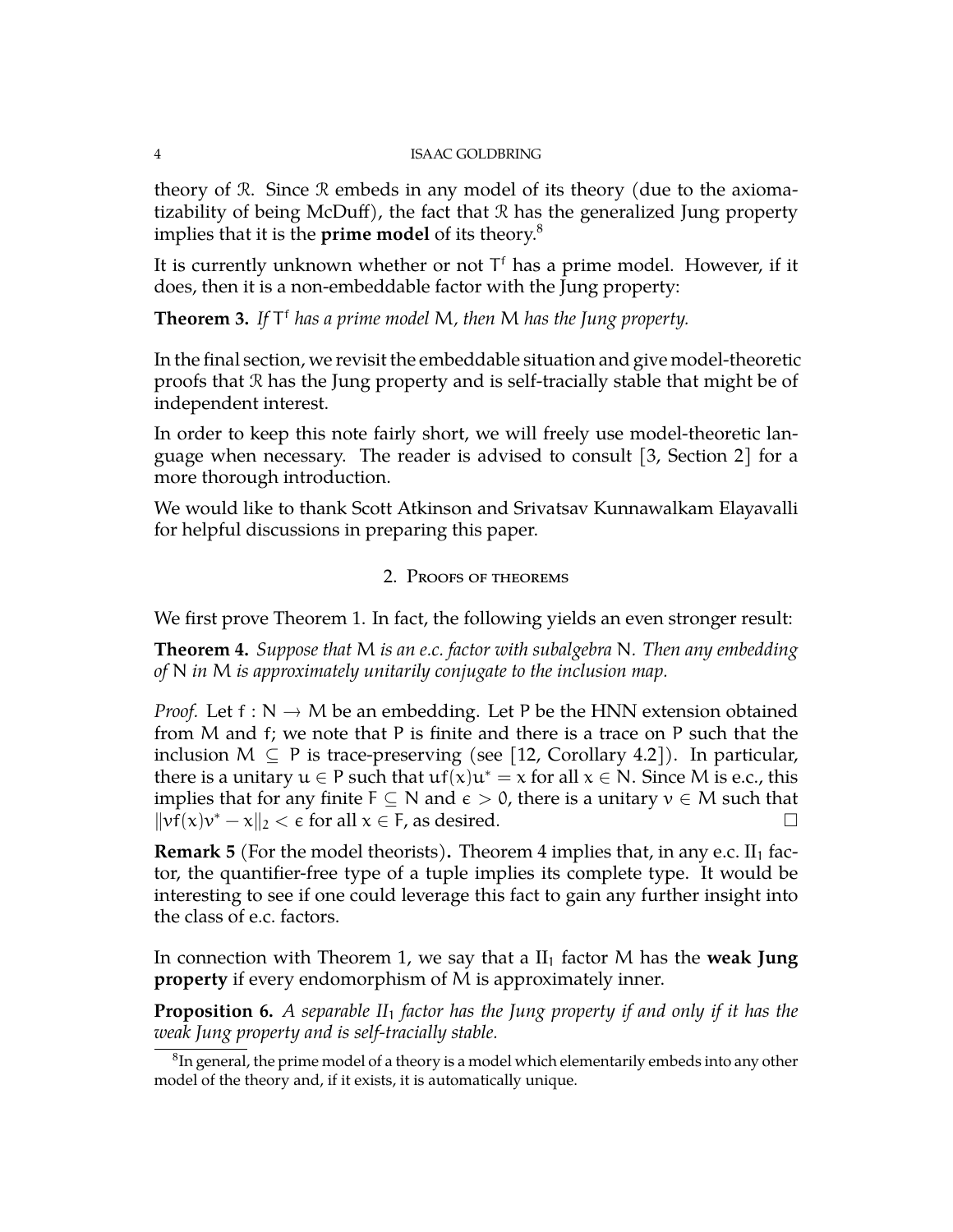*Proof.* First suppose that M has the Jung property and that  $f : M \to M$  is an endomorphism. By viewing f as taking values in  $\mathsf{M}^{\mathfrak{U}}$ , there is a unitary  $\mathfrak{u}\in \mathsf{M}^{\mathfrak{U}}$ such that  $\mathrm{uf}(x)\mathrm{u}^* = x$  for all  $x \in M$ . In particular, given any finite  $F \subseteq M$  and  $\epsilon > 0$ , there is a unitary  $v \in M$  such that  $||vf(x)v^* - x||_2 < \epsilon$  for all  $x \in F$ , whence f is approximately inner. As mentioned in the introduction, any  $II_1$  factor with the Jung property is self-tracially stable.

The converse is clear.  $\Box$ 

Given the fact that  $\Re$  is the unique separable embeddable factor with either the Jung property or the property of being self-tracially stable, the following ques-tion seems natural<sup>[9](#page-4-0)</sup>:

**Question 7.** Must there be at most one non-embeddable factor with the Jung property? That is self-tracially stable?

We now move on to Theorem 2, which will follow from an alternative characterization of the enforceable factor. First, recall from  $[1]$  that if  $\mathfrak C$  is a class of tracial von Neumann algebras, then a tracial von Neumann algebra M is said to be C**tracially stable** if whenever  $f : M \to \prod_u N_i$  is an embedding with U a nonprincipal ultrafilter on  $\mathbb N$  and each  $\mathbb N_i$  belongs to  $\mathfrak C$ , then there are \*-homomorphisms  $f_i: M \to N_i$  such that  $f(x) = (f_i(x))_u$  for all  $x \in M$ . (We refer to the sequence  $(f_i)_{i\in\mathbb{N}}$  as an "approximate lifting" of f.) In particular, M is self-tracially stable if and only if M is  ${M}$ -tracially stable.

We let  $\mathfrak E$  denote the class of e.c. factors. The following theorem immediately implies Theorem 2:

<span id="page-4-1"></span>**Theorem 8.** *The II<sub>1</sub> factor* M *is the enforceable factor if and only if it is e.c. and*  $\mathfrak{E}$ *tracially stable.*

In order to prove Theorem [8,](#page-4-1) we need to recall a few model-theoretic facts from [\[7\]](#page-7-6). First, if M is an e.c. factor and a is a tuple from M, the **existential type of** a **in** M, denoted etp<sup>M</sup>(a), is the collection of existential formulae  $\varphi(x)$  such that  $\varphi^M(\mathfrak{a}) = 0$ . Such an existential type is called **isolated** if, given any  $\epsilon > 0$ , there is an existential formula  $\varphi(x)$  and  $\delta > 0$  such that  $\varphi^M(\mathfrak{a}) = 0$  and whenever N is an e.c. factor with a tuple  $b \in N$  such that  $\varphi^N(b) < \delta$ , then there is  $c \in N$  such that  $||b - c||_2 < \epsilon$  and for which  $etp^{M}(a) = etp^{N}(c)$ . The e.c. factor M is called **e-atomic** if the existential types of all finite tuples are isolated. It is shown in [\[7,](#page-7-6) Section 6] that an e.c. factor M is e-atomic if and only if it is the enforceable factor (in which case it is unique).

<span id="page-4-0"></span> $9$ On the other hand, there may be more than one non-embeddable factor with the generalized Jung property; see [\[3,](#page-6-0) Corollary 3.3.5].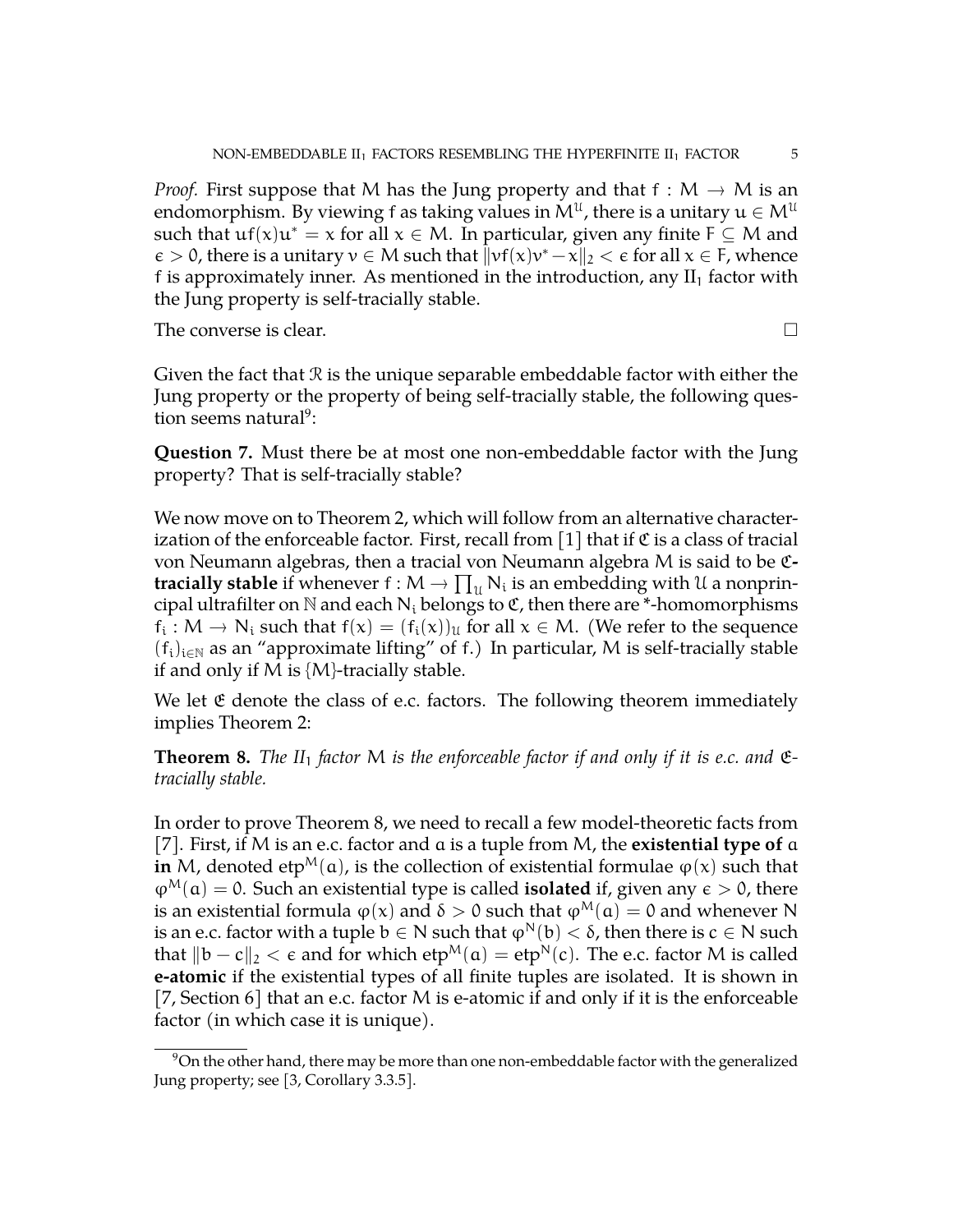*Proof of Theorem [8.](#page-4-1)* First suppose that M is the enforceable factor. We must show that M is  $\mathfrak{E}$ -tracially stable. Towards this end, fix an embedding  $f : M \to \prod_{\mathfrak{U}} N_{\mathfrak{U}}$ with each  $N_i$  e.c. Since M is e.c., it is McDuff, whence singly generated. Fix a generator  $\alpha$  of M and write  $f(\alpha) = (\alpha_i)_{\mathfrak{U}}$ . Fix  $\epsilon > 0$  and let  $\varphi(x)$  and  $\delta > 0$  be as in the definition of isolated existential type for  $a$  and  $\epsilon$ . Since M is e.c., f is an existential embedding, meaning that  $\phi^{\tilde{\Pi}_{\tilde{u}}N_i}(f(a)) = 0$  and thus  $\phi^{N_i}(a_i) < \delta$  for U-almost all i. For these i, there is  $b_i \in N_i$  such that  $||a_i-b_i||_2 < \epsilon$  and for which the map  $a \mapsto b_i$  extends to an isomorphism between M and the subalgebra of  $N_i$  generated by  $b_i$ . Thus, f has an approximate lifting.

Conversely, suppose that M is e.c. and  $E$ -tracially stable. It follows that M embeds into every e.c.  $II_1$  factor, whence M is enforceable.  $\Box$ 

Finally, we prove Theorem 3.

Proof of Theorem 3. Let M be the prime model of  $T^f$ . To show that M has the Jung property, we show that M has the weak Jung property and is self-tracially stable.

Fix a finitely generic factor N. Since M is the prime model of  $T<sup>f</sup>$ , we have that M embeds elementarily in N. Thus, by [\[7,](#page-7-6) Corollary 3.12], M itself is finitely generic. In particular, M is e.c. and thus has the weak Jung property.

It remains to show that M is self-tracially stable. The argument for showing this is similar to that showing that the enforceable factor is self-tracially stable. Indeed, fix an embedding  $f : M \to M^{\mathcal{U}}$ . This time, given any  $a \in M$ , the complete type of a in M, denoted tp<sup>M</sup>(a), is isolated<sup>[10](#page-5-0)</sup>. Fix a generator a of M and write  $f(a) = (a_i)_{\mathfrak{U}}$ . Given  $\epsilon > 0$ , there is some formula  $\varphi(x)$  and  $\delta > 0$ such that  $\varphi^M(\mathfrak{a}) = 0$  and such that, given any model N of T<sup>f</sup> and any  $\mathfrak{b} \in N$ with  $\varphi^{N}(b) < \delta$ , there is  $c \in N$  such that  $tp^{M}(a) = tp^{N}(c)$  and  $||b - c||_2 < \epsilon$ . Since M is finitely generic, f is an elementary map, whence  $\phi^{\text{M}^{\text{U}}}(\textsf{f}(\textup{\texttt{a}})) = \textup{0}$  and thus  $\varphi^M(\mathfrak{a}_i) < \delta$  for U-almost all i. As before, for these i, this guarantees the existence of  $b_i$  ∈ *M* such that  $||a_i - b_i||_2 < \epsilon$  and such that the map  $a \mapsto b_i$  extends to an embedding of *M* into itself. Thus, f has an approximate lift.  $\square$ extends to an embedding of M into itself. Thus, f has an approximate lift.

**Remark 9.** It is not clear if there is any relationship between the existence of the enforceable factor and the existence of the prime model of  $T<sup>f</sup>$ .

## 3. Revisiting the embeddable situation

In this section, we show how our techniques from above can yield different proofs that R has the Jung property and is self-tracially similar.

<span id="page-5-0"></span> $10$ This follows from the fact that prime models of theories are atomic models.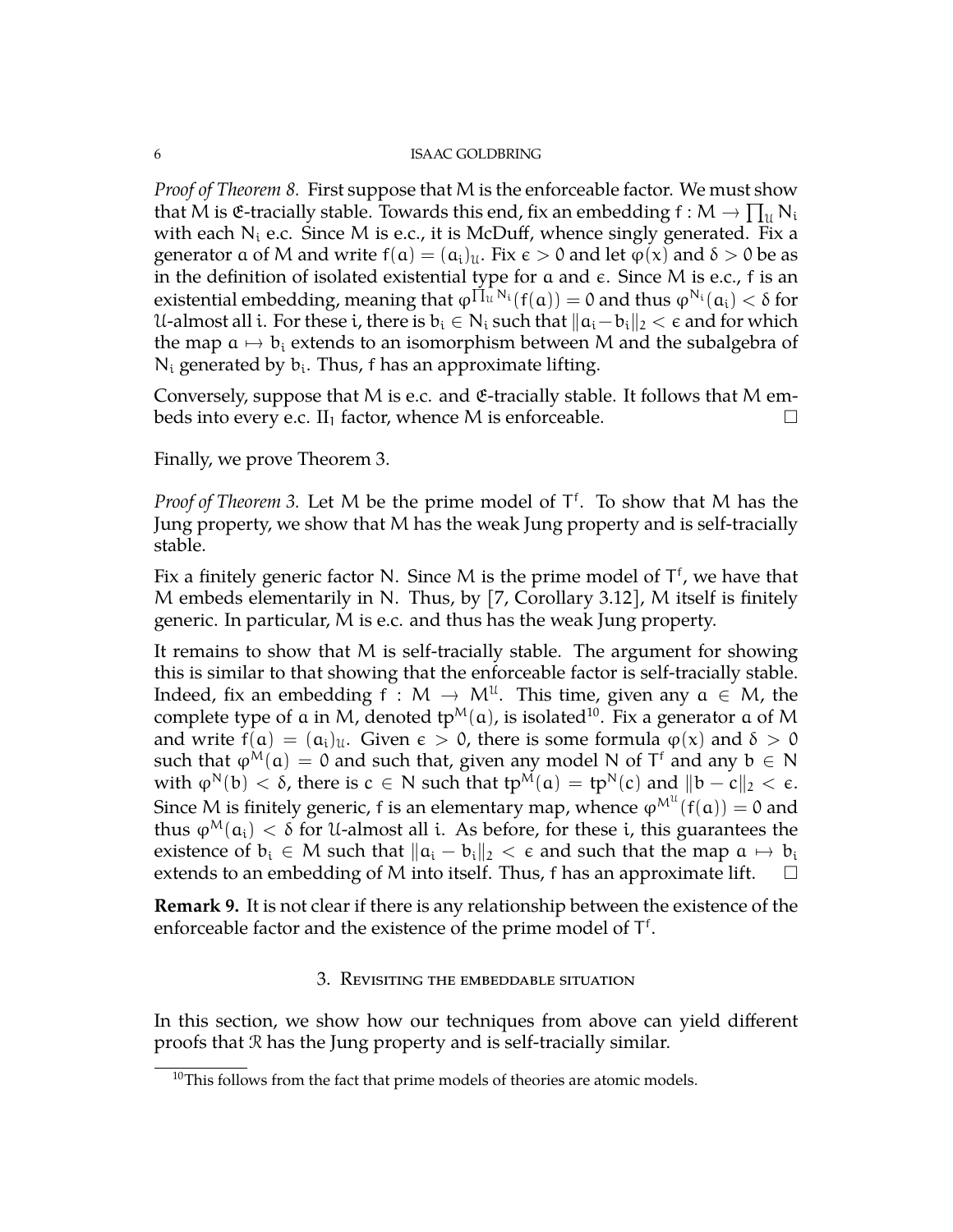Recall from the introduction that  $\mathcal R$  is the enforceable embeddable factor. Besides the model theory behind building models by games, the two main operatoralgebraic ingredients in the proof are:

- Being hyperfinite is  $\forall \forall \exists$ -axiomatizable<sup>[11](#page-6-3)</sup>, whence being hyperfinite is an enforceable property for embeddable factors.
- $\Re$  is the unique separable hyperfinite factor.

Noting that our proof from the previous section that the enforceable factor (should it exist) is self-tracially stable relativizes immediately to the embeddable situation, we obtain the fact that R is self-tracially stable, *without resorting to the fact that* R *has the Jung property*.

Unfortunately, our proof in the previous section that the enforceable factor (should it exist) has the weak Jung property does not necessarily relativize to the embeddable situation as the following seems to be an open question:

**Question 10.** Is the class of embeddable tracial von Neumann algebras closed under HNN extensions?

If the answer to the previous question is positive, then we learn that all e.c. embeddable factors (and thus, in particular, R itself) have the weak Jung property.

Nevertheless, we can give a proof that is similar in spirit that does relativize to the embeddable situation. Indeed, fix an endomorphism  $f : \mathbb{R} \to \mathbb{R}$ ; we show that f is approximately inner. Let a be a generator of R. Since R is a finitely generic embeddable factor<sup>[12](#page-6-4)</sup>, we have tp $^{\Re}(\mathfrak{a}) =$  tp $^{\Re}(\mathfrak{f}(\mathfrak{a}))$ . Consequently, there is an elementary extension N of  $\mathcal R$  and an automorphism  $\sigma$  of N such that  $\sigma(f(a)) = a$ . Using that  $\mathcal{R} \subset N \rtimes_{\sigma} \mathbb{Z}$  and the class of embeddable factors is closed under crossed products by  $\mathbb{Z}$  (and, more generally, by any amenable group), we have that, given any  $\epsilon >0$ , there is a unitary  $\mathfrak{u} \in \mathfrak{R}$  such that  $\|\mathfrak{u}\mathfrak{f}(\mathfrak{a})\mathfrak{u}^*{-}\mathfrak{a}\|_2 < \epsilon.$ Consequently, f is approximately inner.

Combining these proofs gives a new proof that R has the Jung property.

# **REFERENCES**

- <span id="page-6-2"></span>[1] S. Atkinson, *Some results on tracial stability and graph products*, to appear in Indiana Univ. Math. J.
- <span id="page-6-1"></span>[2] S. Atkinson and S. Kunnawalkam Elayavalli, *On ultraproduct embeddings and amenability for tracial von Neumann algebras*, to appear in Int. Math. Res. Not.
- <span id="page-6-0"></span>[3] S. Atkinson, I. Goldbring, and S. Kunnawalkam Elayavalli, *Factorial relative commutants and the generalized Jung property for II*<sup>1</sup> *factors*, preprint. arXiv 2004.02293.

<span id="page-6-3"></span><sup>&</sup>lt;sup>11</sup>Morally speaking, one just axiomatizes the property that any finite tuple is within any positive tolerance of a copy of some matrix algebra.

<span id="page-6-4"></span> $12$ This follows from being the enforceable factor.